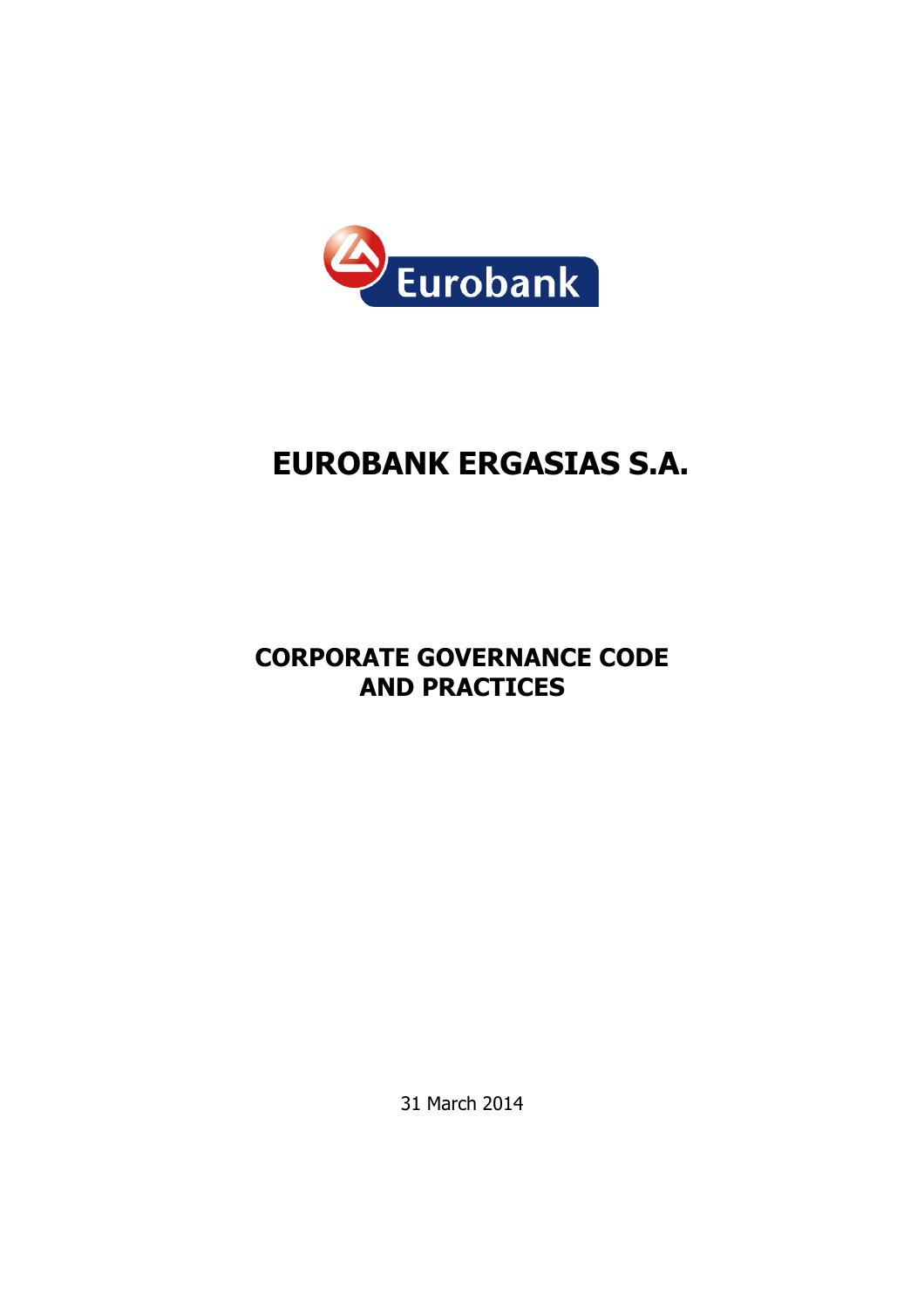

## **TABLE OF CONTENTS**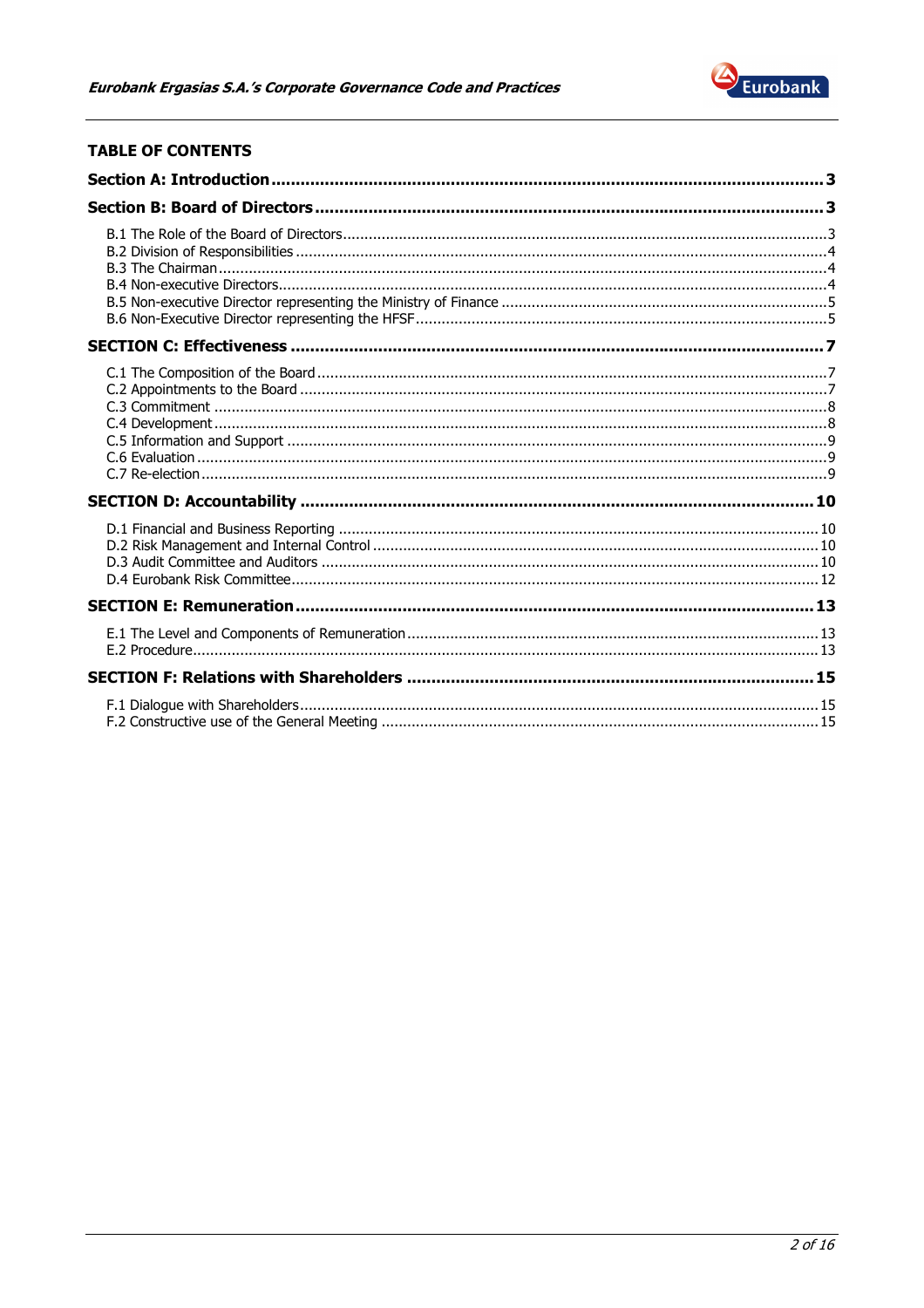

## Section A: Introduction

The Corporate Governance Code and Practices (the Code) describe the main corporate governance principles and practices adopted by Eurobank Ergasias SA (the Bank) and its subsidiaries (collectively Eurobank or the Group). The Code is in compliance with the local legislation and the Bank's contractual obligations with the Hellenic Financial Stability Fund (HFSF) and is based on the international best practices on corporate governance focusing on the sustainable success of Eurobank over the longer term.

The Code is approved by the Board of Directors. The responsibility for ensuring the Code is up-to-date rests with the Group Corporate Governance. The Board, following clearance by the Audit Committee, will review and approve the contents of the Code once a year.

## Section B: Board of Directors

## B.1 The Role of the Board of Directors

## Main Principles

The Bank is headed by a Board which is collectively responsible for the long-term success of the Bank. The Board exercises its responsibilities effectively and in accordance with the local legislation, international best practices and the Bank's contractual obligations with HFSF.

The Board of Directors' (Board) role is to provide entrepreneurial leadership of the Group within a framework of prudent and effective controls which enables risk to be assessed and managed. The Board sets the Group's strategic aims, ensures that the necessary financial and human resources are in place for the Group to meet its objectives and review management performance. The Board sets the Group's values and standards and ensures that its obligations to its shareholders and others are understood and met. All Directors must act in what they consider to be the best interests of the Group, consistent with their statutory duties.

## Practices

B.1.1 The current Board consists of eight directors including one government representative and one representative of the Hellenic Financial Stability Fund ("HFSF") who have been appointed as additional Non-Executive Directors in accordance with relevant legal requirements. Executive Directors have responsibility for the day-to-day management and control of Eurobank. Non-Executive Directors are responsible for the overall promotion and safeguarding of Eurobank's interests.

The principal duties and responsibilities of the Board are to:

- review, guide, and approve the strategy of Eurobank, major plans of action, risk policy, annual budgets, business and restructuring plans, set performance objectives, monitor performance, oversee and approve major capital expenditures, acquisitions, divestitures and formation of new entities including creation of special purpose vehicles
- review and approve at least annually Eurobank's risk strategy and risk appetite
- receive and discuss at least on a quarterly basis comprehensive risk reports covering all the main risks and providing an overview of the key changes in the Bank's risk profile versus risk targets and risk appetite
- develop and deliver the objectives in the agreed restructuring plan under recapitalization Law 3864/2010 and for taking any action necessary to that effect
- provide oversight to senior management
- approve Eurobank's corporate governance practices and corporate values and monitor their effectiveness making changes as needed
- oversee the appropriateness and the implementation of the Bank's policies and procedures regarding the lending decisions and the pricing of loans or other commercial policies within the normal course of business or operations
- select, compensate, monitor and, when necessary, replace key executives and oversee succession planning
- align key executive and board remuneration with the longer term interests of Eurobank and its shareholders
- ensure a formal and transparent board nomination and election process
- monitor, manage and approve where required potential conflicts of interest of management, board members and shareholders, including misuse of corporate assets and abuse in related party transactions.
- ensure a clearly defined policy governing relations with connected borrowers exists and oversee its implementation
- ensure the integrity of Eurobank's accounting and financial reporting systems, including the independent audit, and that appropriate systems of control are in place, in particular, systems for risk management, financial and operational control, and compliance with the law and relevant standards
- oversee the process of disclosure and communications.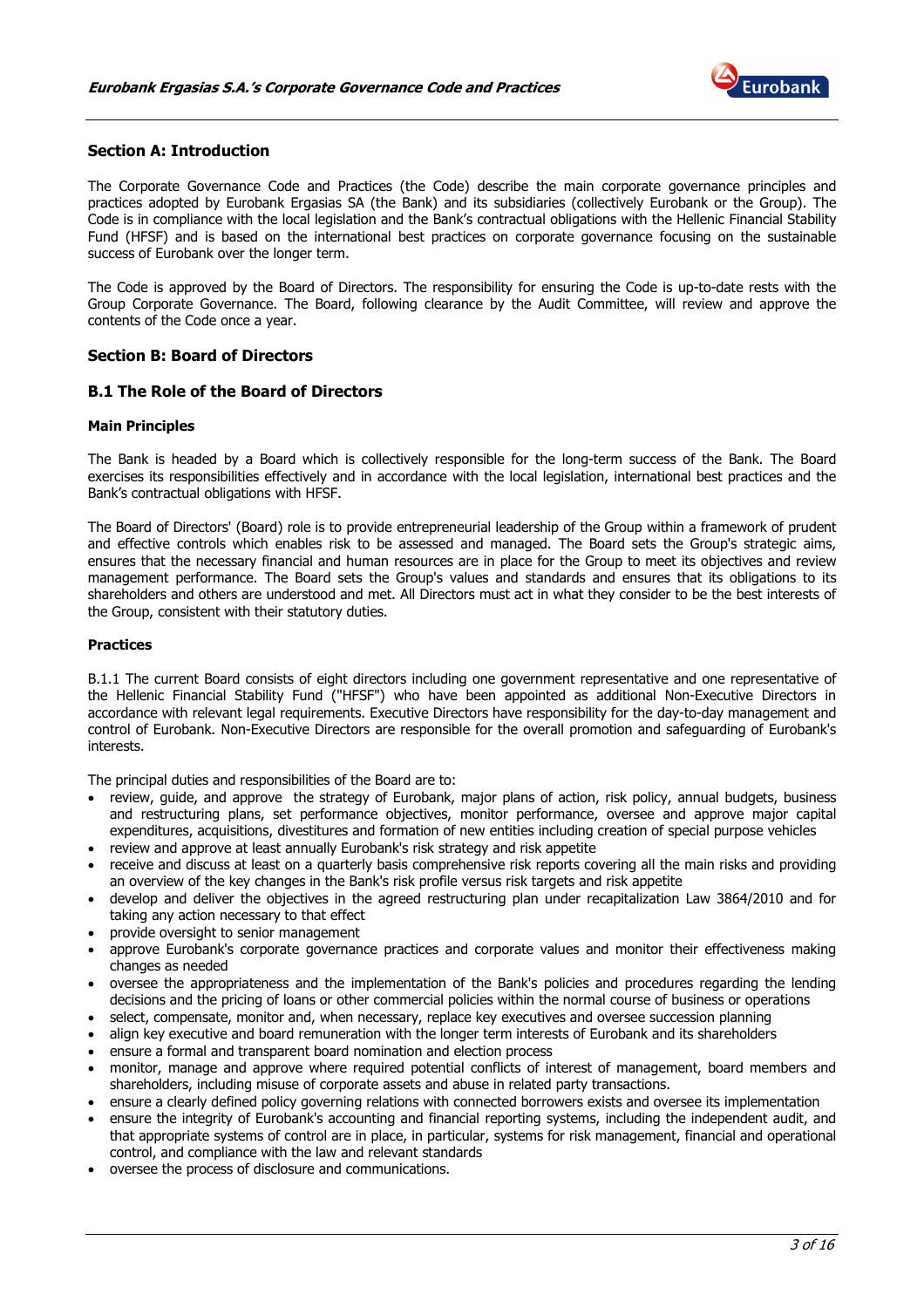

The Board, according to its Articles of Association, may assign the exercise of the whole or part of its powers to one or more persons, members of the Board or not, employees of the Bank or third parties, by determining the extent of the assigned powers. Assignment of its powers for decisions regarding IAS 24 related party transactions are not permitted under local legislation.

The Board meets regularly every quarter and on an ad hoc basis given at least four working days' notice. Submissions to the Board are circulated together with the agenda. Board Meetings minutes are kept by the Secretary of the Board, are approved at subsequent board meetings and signed by all directors present.

B.1.2 The Board delegates some of its responsibilities to the Risk, Audit, Remuneration and Nomination Committees, assesses their performance, and approves their mandate and composition. The structure of the Board and Board Committees' membership as well as the members who are appointed as the risk and financial/audit experts are fully described in Eurobank's Annual Directors' Report which also sets out the number of meetings, of the board and its committees and overall attendance by Directors. The Board Committees' Terms of Reference and their composition are available on the Bank's website.

B.1.3 Eurobank has arranged appropriate insurance cover in respect of legal action against its Directors.

## B.2 Division of Responsibilities

#### Main Principle

There is a clear division of responsibilities at the head of Eurobank between the proper operation of the Board and the day-to-day management and control of Eurobank business. No one individual has unfettered powers of decision.

## Practice

B.2.1 The roles of chairman and chief executive officer are not exercised by the same person. The division of responsibilities between the chairman and chief executive officer are clearly established and set out in Eurobank's Internal Control Manual which is approved by the Audit Committee.

## B.3 The Chairman

## Main Principle

The Chairman is responsible for leadership of the board ensuring its effectiveness on all aspects of its role, overseeing its proper operation.

The Chairman should always be a non-executive director and should not serve as Chairman of either the Risk or Audit **Committees** 

The Chairman is a member of the Board's Nomination Committee and attends Management Committees at his discretion.

The Chairman is responsible for setting the Board's agenda and ensuring that adequate time is available for discussion of all agenda items, in particular strategic issues. He promotes a culture of openness and debate by facilitating the effective contribution of non-executive directors in particular and ensuring constructive relations between executive and nonexecutive directors. In addition, he ensures that the Directors receive accurate, timely and clear information. The Chairman is also responsible for continuous and clear communication with the representatives of the Ministry of Finance and the HFSF. Finally, the Chairman is available should private shareholders raise any issues.

## B.4 Non-executive Directors

## Main Principle

Non-Executive Directors are responsible for the overall promotion and safeguarding of Eurobank's interests. The main duties of the non-executive directors performed either within the Board or through Board committees, are to:

- constructively challenge and contribute to the development of strategy
- monitor the reporting of performance
- scrutinise the performance of management in meeting agreed goals and objectives
- ensure that financial information is accurate and that financial controls and systems of risk management are robust and defensible
- determine the appropriate level of remuneration of executive directors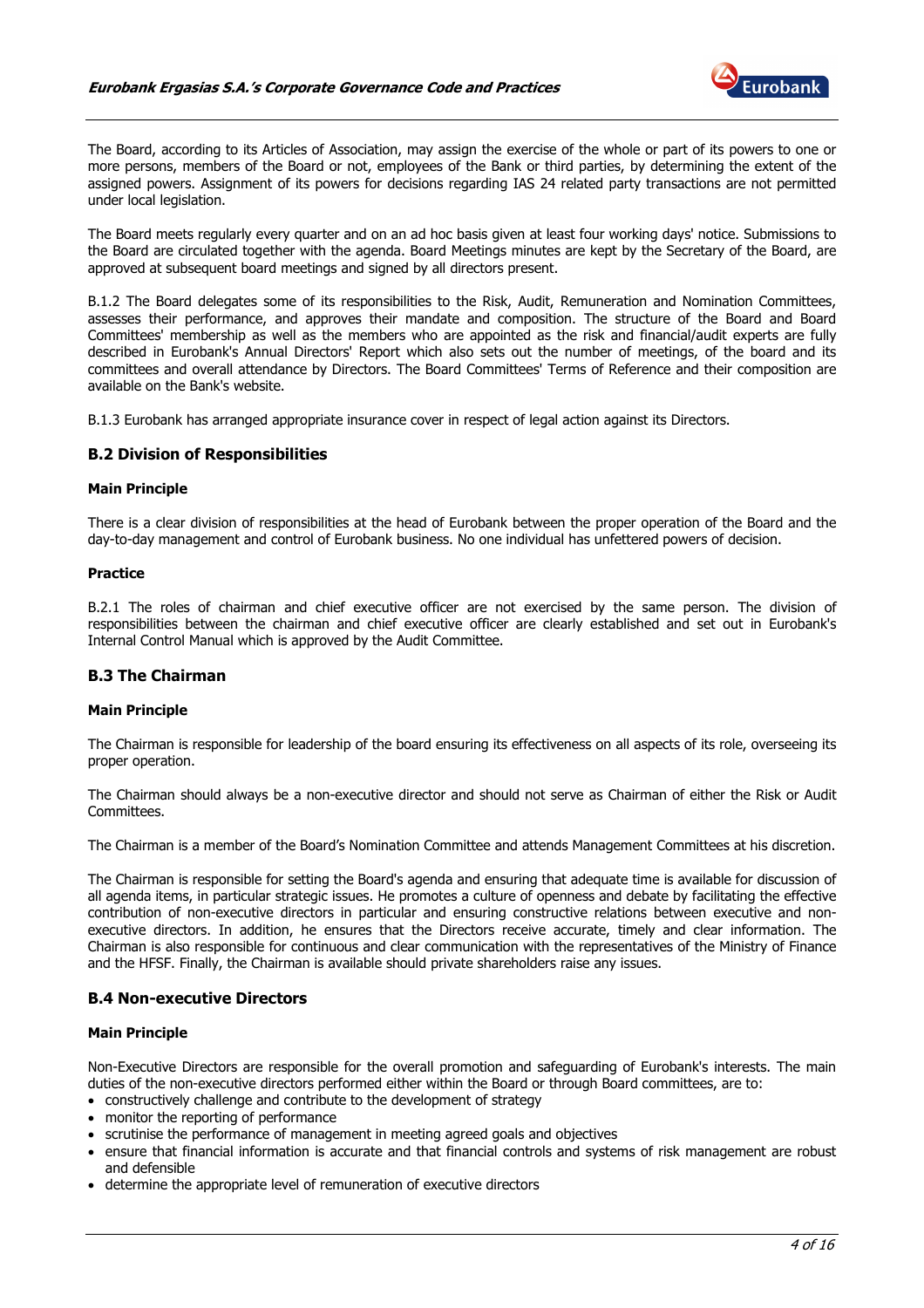

- have a prime role in appointing and, where necessary, removing executive directors and in succession planning
- support executives in their leadership of the business while monitoring their conduct
- approve, maintain and oversee the implementation of the remuneration policy both at Bank and Group level (see also par. E.2.1).

## Practices

B.4.1 Where they considered it necessary, the Independent Non-Executive Directors should submit, to the ordinary or extraordinary Shareholders' General Meetings of Eurobank, their own reports on a specific subject, either individually or together.

## B.5 Non-executive Director representing the Ministry of Finance

#### Main Principle

Eurobank participates in the Greek Government's program to support liquidity in the Greek economy under Law 3723/2008, as amended. This has entitled the Government to appoint its representative to the Board of Directors, veto strategic decisions and decisions which alter substantially the legal or financial position of the Bank and require the General Meeting's approval, veto dividend distributions and restrict management remuneration.

## B.6 Non-Executive Director representing the HFSF

#### Main Principle

In the context of the recapitalization of the Bank under Law 3864/2010, as of 19 June 2013 HFSF has become the controlling shareholder of the Bank. Following that, a Relationship Framework Agreement (RFA<sup>1</sup>) was signed between the Bank and the HFSF on 12 July 2013 which determines covenants governing the relationship between the two parties and the matters related with amongst others the corporate governance framework of the Bank, the development, approval and monitoring of the Bank's restructuring plan and HFSF's consent for material matters.

The RFA and applicable Law 3864/2010 do not preclude, reduce or impair the Bank's management to continue to determine independently, among others, the Bank's commercial strategy and policy in compliance with the restructuring plan and the decisions on the day-to-day operations.

#### Rights under L. 3864/2010

HFSF has the right to:

- participate in the board of directors, through a representative designated as additional board member
- preferential satisfaction from the proceeds of liquidation over all other shareholders (in case the bank enters into liquidation) together with the Greek State as of preference shareholder under Law 3723/2008.

HFSF's representative has the right to:

- request the convocation of the Shareholders' General Meeting within shortened deadlines
- request the convocation of the Board of Directors
- veto any resolution of the Board related to dividend distributions, remuneration policy of Board members, general and deputy general managers
- veto any resolution of the Board which may jeopardise depositors' interests or seriously impact liquidity, solvability and prudent and concise operation of Eurobank.
- request the postponement of a Board meeting for up to 3 business days so as to receive HFSF's directions
- have, free access to the Bank's books and records for the purposes of law 3864/2010, with advisers of his choice
- approve the Chief Financial Officer of Eurobank.

#### Rights under RFA (additional to the rights provided for in L. 3864/2010)

HFSF has the right to:

 $\overline{a}$ 

- elect/re-elect the board of directors and designate the CEO and, in agreement with CEO, the deputy CEOs and the other executive board members.
- appoint up to two representatives as non-executive members of the board of directors

<sup>&</sup>lt;sup>1</sup> The HFSF has published in its website (http://www.hfsf.gr/files/rfa/RFA\_%20HFSF%20full%20voting%20rights.pdf) the RFA template incorporating HFSF's full exercise of its voting rights as per Law 3864/2010 provisions, which is the applicable template for Eurobank's case.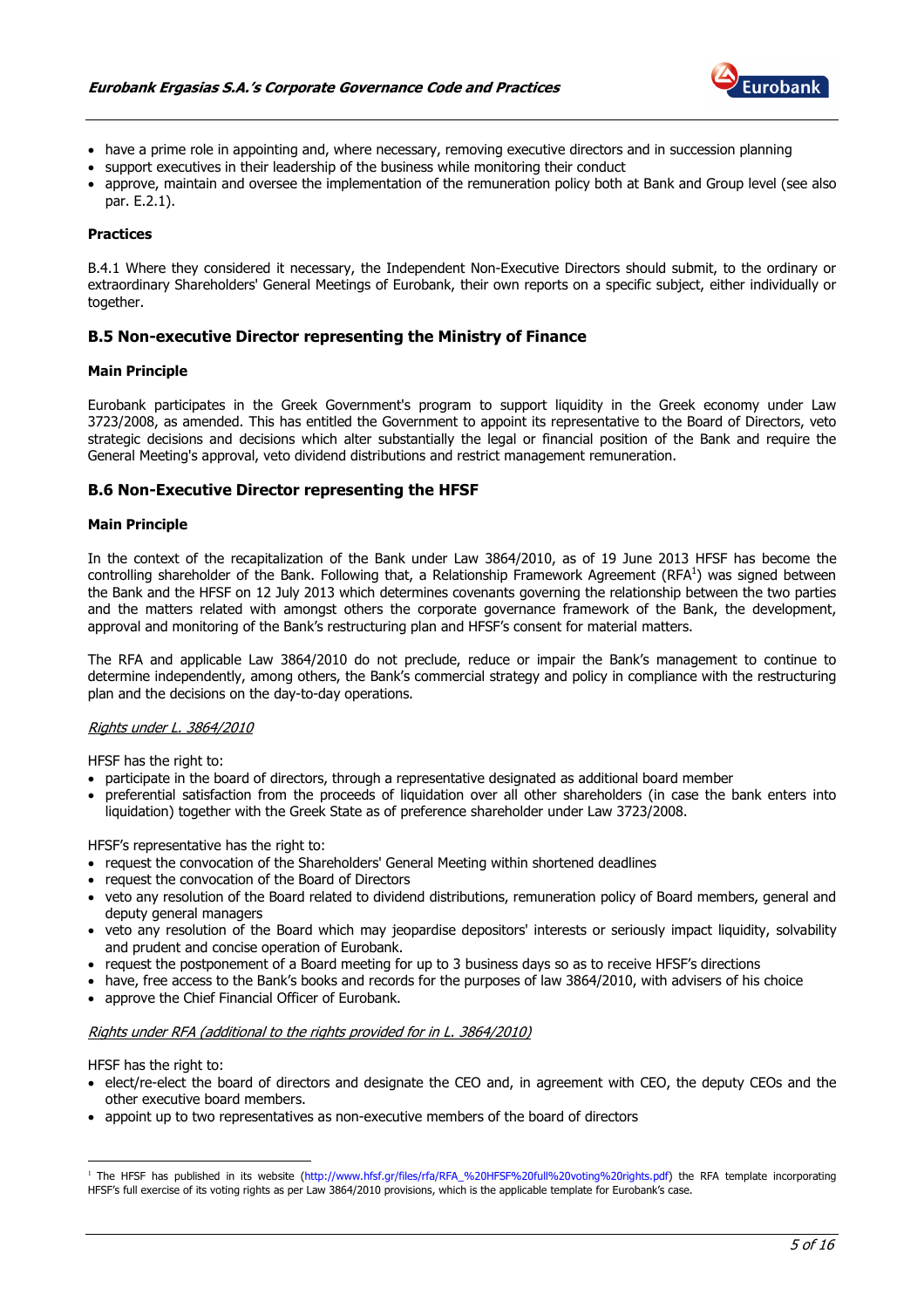

- appoint a non-voting observer to the Executive Board, the Management Committee, the Central Credit Committee and the Group Assets & Liabilities Committee of the Bank
- perform an overall evaluation of the Board, all Board Committees (Audit, Risk, Remuneration and Nomination Committees) and of Executive Board, the Management Committee, the Group Assets & liabilities Committee and the Central Credit Committee of the Bank.

HFSF's representative has the right to:

- participate in the Audit, Risk, Remuneration and Nomination Committees
- request the convocation of the aforementioned board committees to which he participates
- include items on the agendas of the general meetings, the Board and the aforementioned Board Committees meetings
- approve the Bank's CFO, CRO, COO and CIA and their dismissals
- approve the terms and criteria used for the appointment of the Chairman of the Audit and Risk Committees
- free access to the Bank's books and records for the purposes of the HFSF Law with consultants of his choice in order to ensure the effective exercise of the HFSF rights under the Law, including the monitoring of the implementation of the Restructuring Plan.

Finally, the Bank is obliged to receive HFSF's prior written consent for all material matters defined in the RFA, which, amongst others, are material corporate actions (i.e. share capital increases, mergers etc.), the restructuring plan under recapitalization Law 3864/2010, material human resources matters and handling of material litigations or proceedings.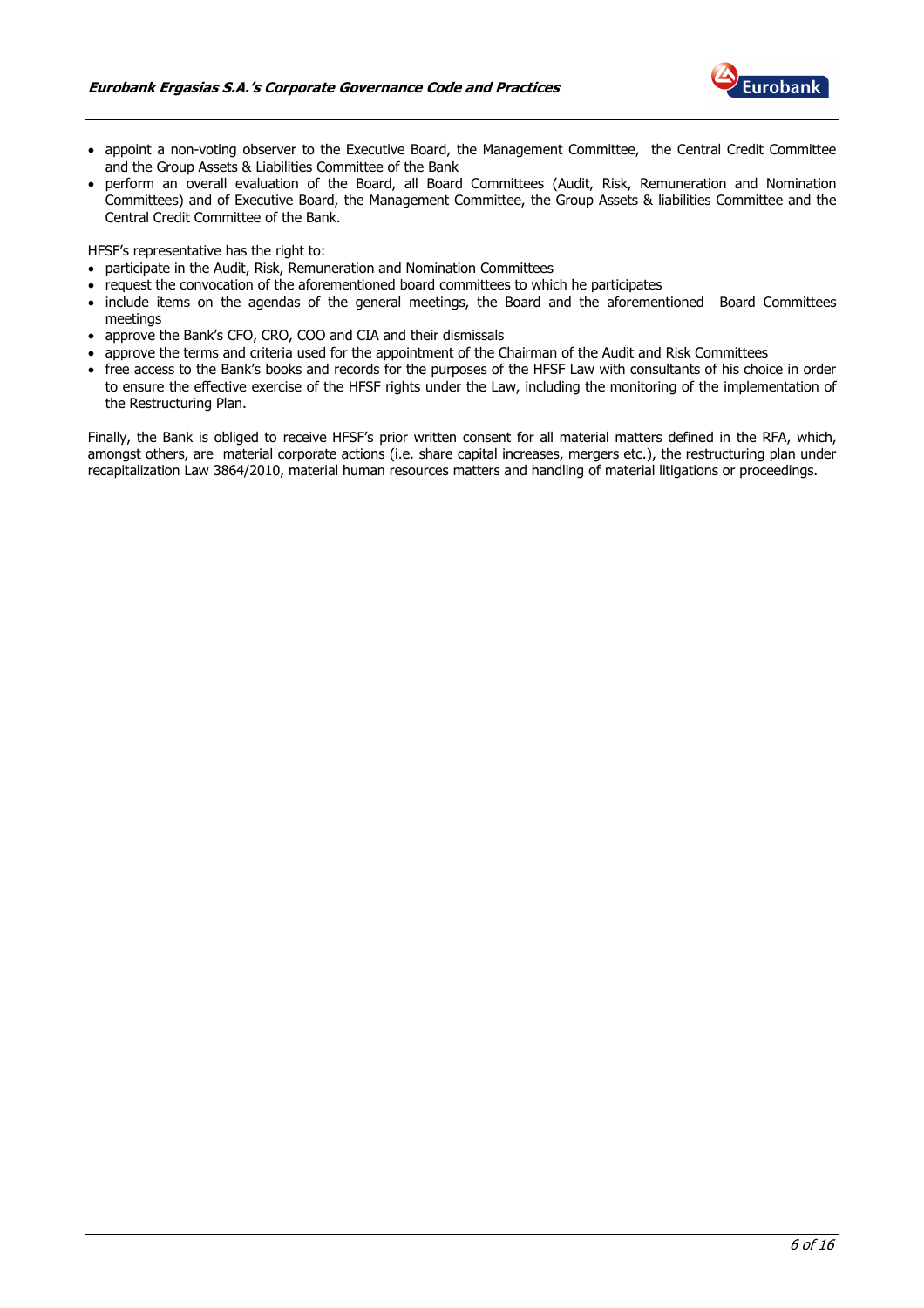

## SECTION C: Effectiveness

## C.1 The Composition of the Board

## Main Principles

The Eurobank Board and its Committees have the appropriate balance of skills, experience, independence and knowledge to enable them to discharge their respective duties and responsibilities effectively.

The Board has a sufficient size ensuring that the requirements of the business can be met; changes to the Board's composition and its Committees can be managed without undue disruption. Decisions are taken following discussions which exhaust the issues to the satisfaction of all Directors present.

The Board in deciding chairmanship and membership of Committees ensures membership's refreshment and that no undue reliance is placed on particular individuals.

No one other than the Committee Chairman and members is entitled to be present at a meeting of the Risk, Nomination, Audit, or Remuneration Committee, but others may attend at the invitation of the Committee.

As of 22 February 2013, the Monitoring Trustee appointed by the European Commission (DG Competition) may attend any meeting.

## **Practices**

C.1.1 The General Meeting appoints the Board members, and determines their term of office.

C.1.2. Eurobank identifies in the annual report each Independent Non-Executive Director. Eurobank's current Board includes seven Non-Executive Directors of whom three are independent non-executives. The Nomination Committee and/or the full Board considers which members qualify as independent non-executive directors and in this consideration apply independence criteria, focusing on substance rather than form. The independence criteria considered are those under local regulations (L.3016/2002) and European Commission's recommendation 2005/162/EC as provided for in RFA. Subsequently, the Nomination Committee recommends to the Board the independent non-executive directors' appointment.

The Nomination Committee is also responsible to review semi-annually the independence of non-executive directors and make recommendations to the Board with regard to any changes.

## C.2 Appointments to the Board

#### Main Principle

Eurobank has a formal, rigorous and transparent procedure for the appointment of new Directors to the Board that is carried out by the Nomination Committee. The current Nomination Committee consists of 4 non-executive Board members. Two of the members are independent while one representative of the HFSF has been appointed as member of the Nomination Committee in accordance with relevant contractual requirements.

The Nomination Committee identifies and recommends, for the approval of the Board, where required candidates as members of the Board and satisfies itself that plans are in place related to the succession planning of key management personnel.

#### Practices

C.2.1 The Nomination Committee has the responsibility to regularly assess the structure, size and composition of the Board and make recommendations to the Board with regard to any changes. The Nomination Committee's composition is appointed and approved biennially by the Board. The Chairperson of the Nomination Committee is appointed by the Board. At least once every two years the Committee reviews its own performance and terms of reference. Any changes in the terms of reference are submitted to the Board for approval.

C.2.2 The Nomination Committee evaluates the balance of skills, knowledge and experience and assesses the time commitment expected and in the light of this evaluation, prepares a description of the role and capabilities required for a particular appointment.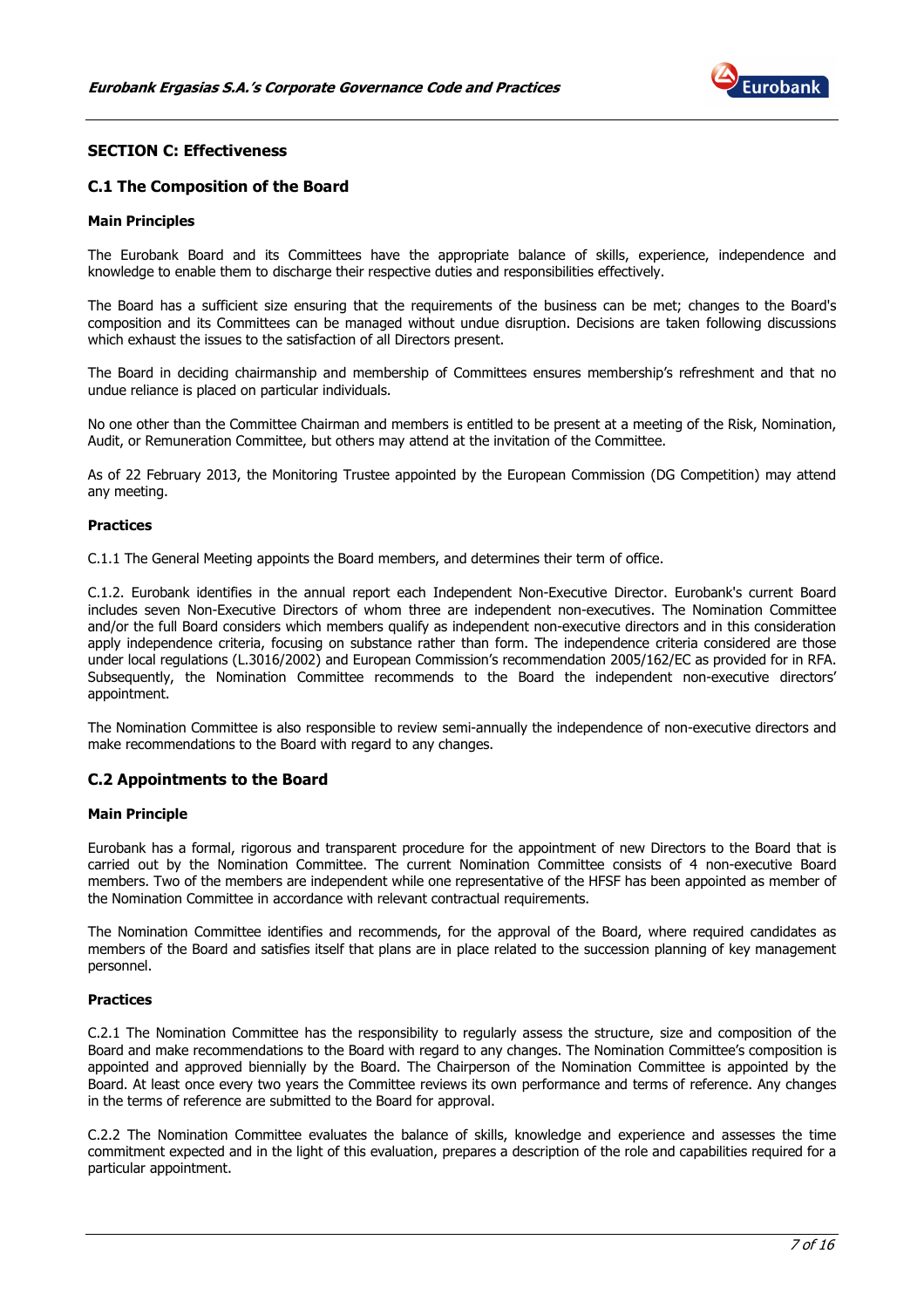

The Nomination Committee reviews regularly the selection criteria policy for Directors and it also reviews the terms and criteria used for the appointment of the Chairman of Audit Committee and Chairman Risk Committee subject to HFSF's representative(s) approval.

Moreover, the Nomination Committee ratifies the appointment of key management personnel, excluding the Heads of Internal Audit and Compliance who are appointed by the Audit Committee and the Chief Risk Officer who is appointed by the Risk Committee, following in both cases consultation with the Nomination Committee. Specifically, the appointment and dismissal of the Chief Financial Officer, the Chief Risk Officer, the Chief Operating Officer and Chief Internal Auditor are subject to HFSF's representative(s) approval.

The Nomination Committee, also, ratifies the composition and members of the Committees established by the CEO. The composition and members of the Executive Board and the Management Committee are subject to HFSF's consent.

Furthermore, the Nomination Committee is informed on the selection of members of the Board of Directors of Group's significant subsidiaries, prior to approval from the respective General Assembly.

C.2.3 The Nomination Committee recommends to the Board, for it to put to the shareholders for their approval in General Meeting, the members to be designated as independent non-executive Directors.

C.2.4 Eurobank's Directors Report, in its Corporate Governance Statement, describes Nomination Committee's work during the previous year.

## C.3 Commitment

## Main Principle

All Eurobank Directors allocate sufficient time to undertake the role to which they have been appointed.

#### **Practices**

C.3.1 The Chairman dedicates appropriate time to fulfil his duties to the Board.

C.3.2 When the Nomination Committee recommends candidates to fill Board vacancies it ensures that they have sufficient time to meet what is expected of them.

Annually, the Nomination Committee, reports to the Board of Directors' other significant commitments and directorships outside the Bank's Group.

C.3.3 Non-Executive Directors are committed to devoting significant time to the Board.

The Nomination Committee monitors semi-annually the attendance of the Directors to the BoD and its Committees and assesses the need for escalation to the Board, taking into consideration the commitment as per RFA.

C.3.4 It is forbidden to Directors to pursue personal interests if these are in conflict with the Group's interests. All Directors have a duty to formally inform the Chairman of the Nomination Committee of any personal interests they may derive or any conflict of interest that may occur, in carrying out their duties as Directors.

C.3.6 No Executive Director has taken on more than one non-executive directorship in a significant company outside the Group.

## C.4 Development

#### Main Principle

All Eurobank Directors receive a formal induction on joining the Board and regularly update and refresh their skills and knowledge.

## Practice

C.4.1 All Directors on appointment receive a full and formal update on Eurobank business and strategy along with information about their obligations under the local regulations and the Board's procedures. The Chairman attends Management Committees at his discretion and ensures that Directors receive necessary updates on the Bank's activities on an on-going basis.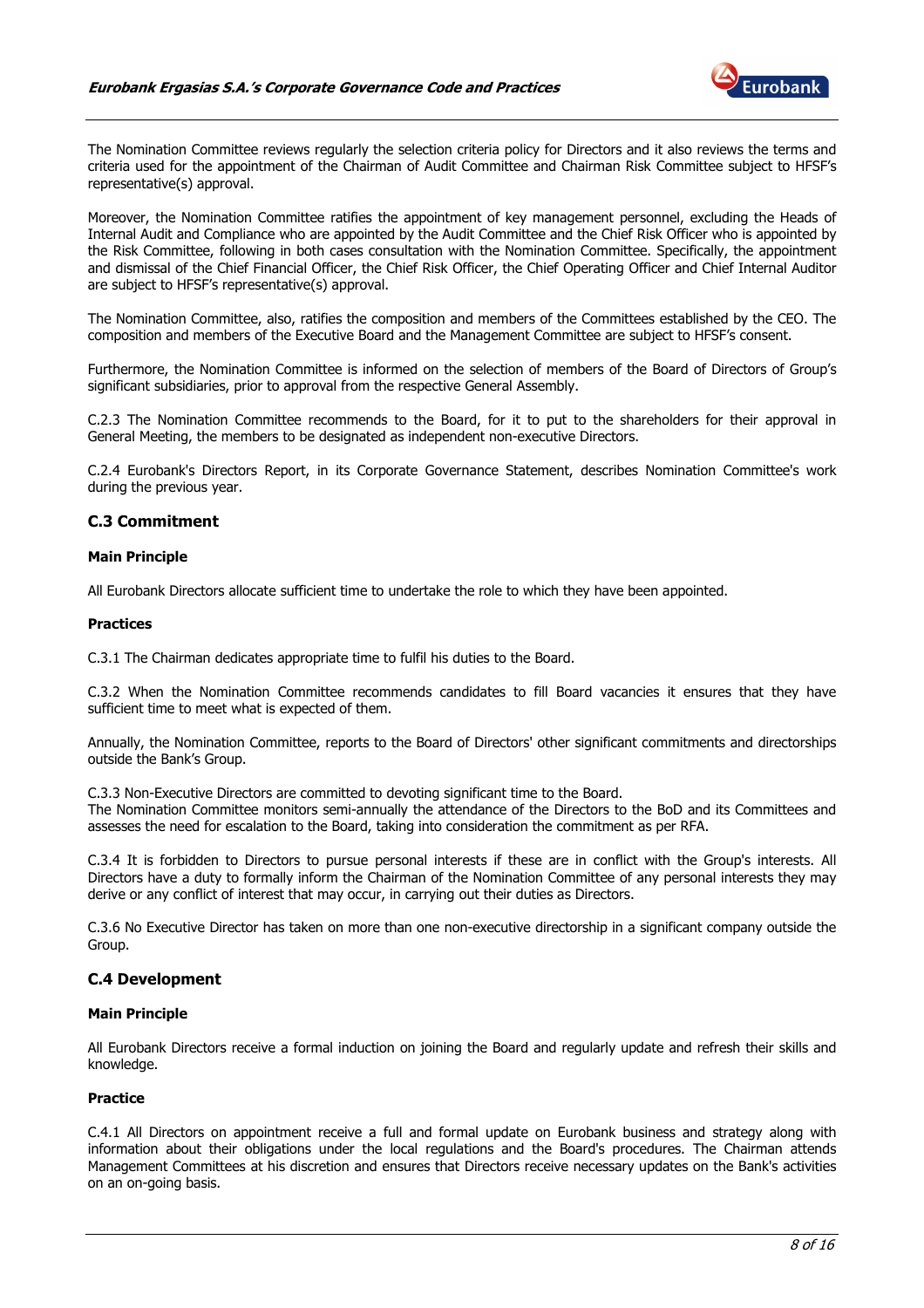

## C.5 Information and Support

## Main Principle

The Board is supplied in a timely manner with information in a form and of a quality appropriate to enable it to discharge its duties.

Under the direction of the Chairman, the Board's Secretary's responsibilities include ensuring good information flows within the Board and its Committees and between senior management and non-executive directors, as well as facilitating induction and assisting with professional development as required.

## Practices

C.5.1 The Chairman, through the Secretary to the Board or the Office of the Chief Executive Officer, ensures that the Directors receive accurate, timely and clear information. Management has an obligation to provide such information and Directors seek clarifications or amplification where necessary.

C.5.2 The Secretary of the Board and Group Corporate Governance advise the Board on all governance matters.

C.5.3 The Board ensures that Directors, especially Non-Executive, have access to independent professional advice at the Group's expense where they judge it necessary to discharge their responsibilities as Directors. Committees are provided with sufficient resources to undertake their duties and are empowered to seek independent, professional advice whenever required.

C.5.4 All Eurobank Directors have access to the advice and services of the Company Secretary, who is responsible to the Board for ensuring that Board procedures are complied with. Both the appointment and removal of the Board Secretary are matters for the Board as a whole.

## C.6 Evaluation

## Main Principle

The Nomination Committee undertakes a formal evaluation of the Board's performance once every two years.

## **Practices**

C.6.1 The Nomination Committee undertakes, once every two years, a performance evaluation of the Board, assessing the skills, knowledge and experience of individual directors as well as effective contribution and commitment to the role, and report on this to the Board. The Board acts on the results of the evaluation by recognising the strengths and addressing the weaknesses. Additionally, the Board takes note of the self-evaluation reports of the Board Committees.

## C.7 Re-election

## Main Principle

The Eurobank Annual General Meeting appoints the whole Board at the same AGM and its term expires on the date of the AGM three years later.

## Practice

C.7.1 The Nomination Committee recommends to the Board the reappointment of Directors at the conclusion of term of office and the appointment of any Board vacancies and the Board puts to the General Meeting for election for a specified term. Biographical details and any other relevant information are provided on the Bank's website to enable shareholders to take an informed decision on their election.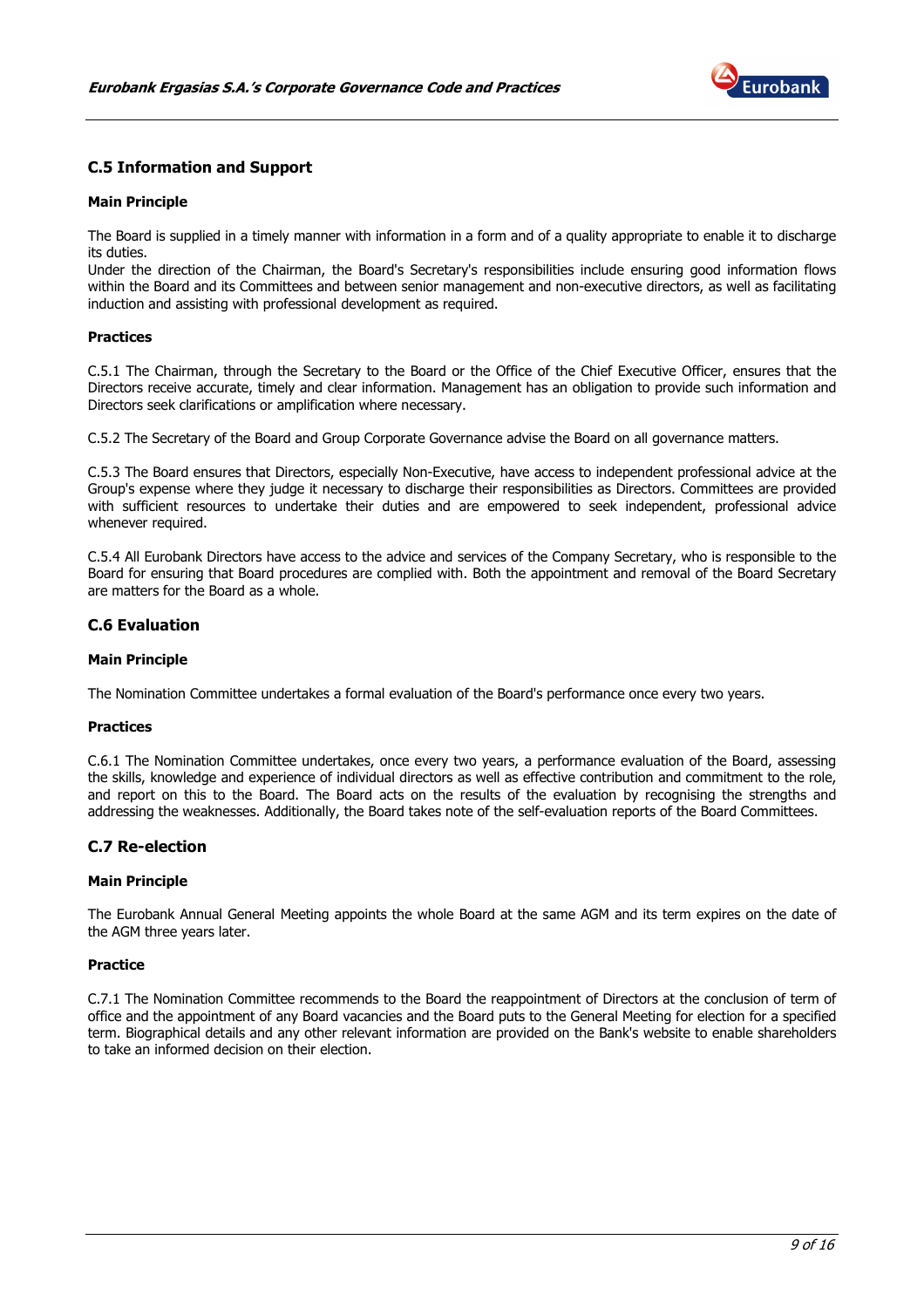

## SECTION D: Accountability

## D.1 Financial and Business Reporting

## Main Principle

The Directors present a fair, balanced, detailed and understandable assessment of Eurobank's position and prospects.

The Board's responsibility to present a fair, balanced and understandable assessment extends to interim and other pricesensitive public reports and reports to regulators as well as to information required to be presented by statutory requirements.

The Board establishes arrangements that enable it to ensure that the information presented is fair, balanced and understandable.

## Practices

D.1.1 The Directors provide a statement regarding the compliance of annual and semi-annual financial statements with applicable accounting standards and the fair presentation of financial position and results of Eurobank. In addition, the annual report of the Directors includes a fair review of the development, the performance and the position of the Bank and the Group, together with a description of the principal risks and uncertainties they face.

Furthermore, the auditors provide a statement regarding their reporting responsibilities on the financial statements.

D.1.2 The Executive Directors of the Group provide all stakeholders on a quarterly basis a presentation of financial results and an analysis of performance highlights. The Board provides, through its annual and semi-annual reports, financial results review, business outlook and risks, going concern considerations, as well as any other relevant information to stakeholders required by applicable laws and corporate governance standards.

## D.2 Risk Management and Internal Control

#### Main Principle

The Board approves strategic risk management decisions (e.g. risk appetite, balance sheet profile and risk management structure) and monitors the quantitative and qualitative aspects of all market, credit, liquidity and operational risks.

The Board determines annually the nature and extent of the significant risks it considers appropriate for the Bank to take in achieving its strategic objectives and determines the capital required to support the risk profile of its balance sheet and its business operations going forward. It has also established a system of internal controls that is based on international best practice and is designed to provide reasonable assurance regarding the achievement of objectives in the following categories:

- efficient and effective operations
- reliability and completeness of financial and management information
- compliance with applicable laws and regulations

#### Practice

D.2.1 The Eurobank Board has delegated its Risk Management and Internal Control responsibilities to the Risk and Audit Committees who report to the Board on a regular basis. Following preparation/ approval by the Board Committees and submission to the Board, the following documents are submitted to the Bank of Greece:

a) Internal Audit's annual assessment of the systems of internal control

b) Audit Committee's annual report on the evaluation of Internal Audit's assessment of the systems of internal controls and

c) Risk Committee's Risk Management Annual Report

and is informed on Compliance's annual assessment of regulatory compliance policies.

## D.3 Audit Committee and Auditors

## Main Principle

The primary function of the Audit Committee is to assist the Board of Directors in discharging its oversight responsibilities primarily relating to: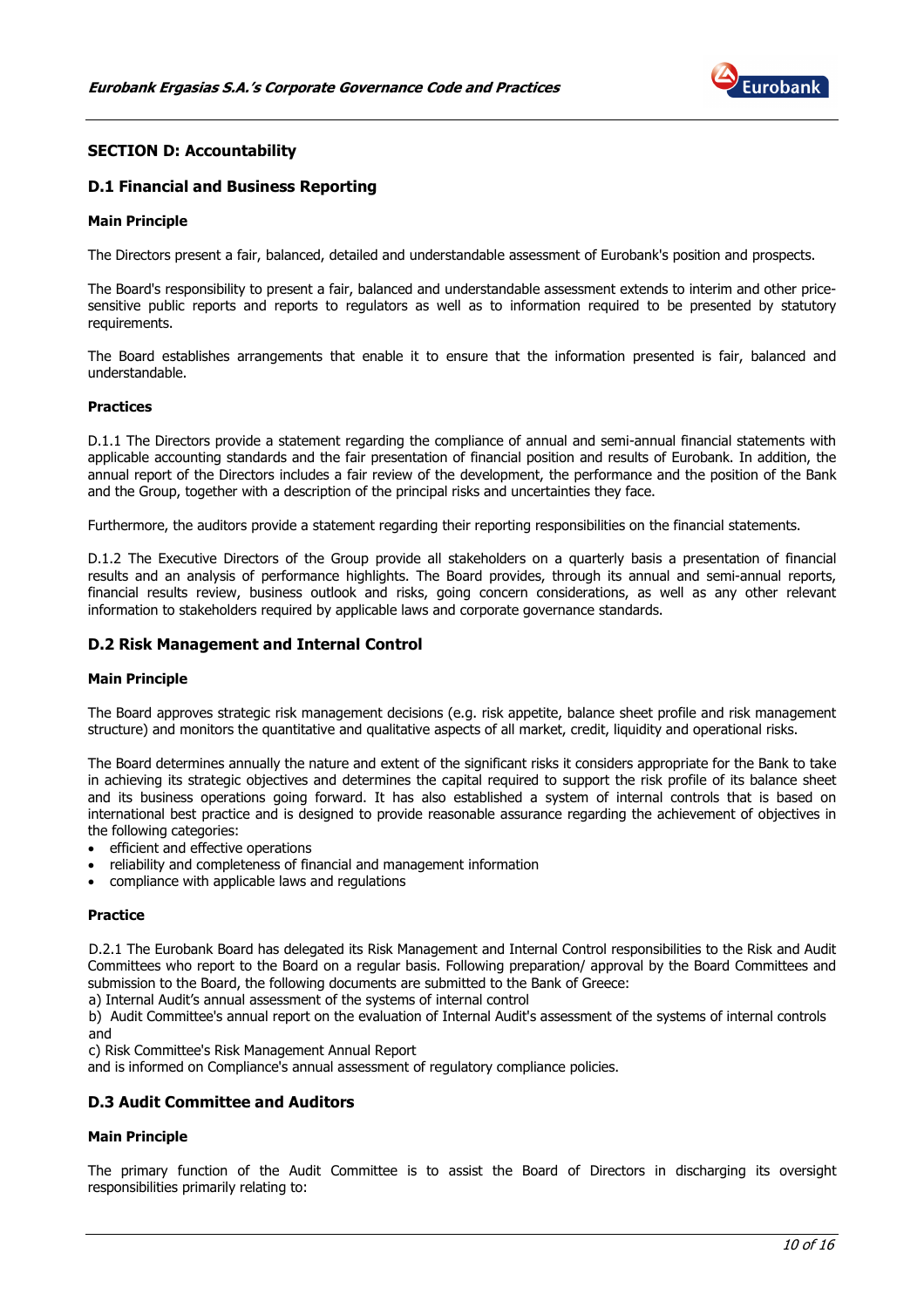

- The review of the adequacy of the Internal Control and Risk Management systems and the compliance with rules and regulations monitoring process.
- The review of the financial reporting process and satisfaction as to the integrity of the Bank's Financial Statements.
- The External Auditors' selection, performance and independence.
- The effectiveness and performance of the Internal Audit function and of the Compliance function.

#### Practices

D.3.1 The General Meeting upon proposal by the Board appoints the Audit Committee members, for a term of 3 years. The Audit Committee consists of at least three Directors all of whom should be non-executive and 75% of whom should be independent. The current Audit Committee consists of three non-executive Directors, two of whom are independent. The Chairman of the Audit Committee, an Independent Non-Executive Director, has extensive knowledge and experience in accounting and auditing issues.

D.3.2 The main role and responsibilities of the Audit Committee as set out in its written terms of reference which provide details on the purpose, organisation, authority, duties and responsibilities and relationship with external auditors, are:

- to review the financial statements to be published, including significant financial reporting judgements contained in them
- to review the internal control and risk management systems and the compliance with rules and regulations process
- to monitor and review the effectiveness of the internal audit and compliance functions
- to make recommendations to the Board, for it to put to the shareholders for their approval in General Meeting, in relation to the appointment, remuneration and terms of engagement of the external auditor
- to review and monitor the external auditor's independence and objectivity and the effectiveness of the audit process, taking into consideration relevant professional and regulatory requirements
- to ensure periodic tendering of the Bank's External Auditor
- to develop and implement policy on the engagement of the external auditor to supply non-audit services taking into account relevant ethical guidance regarding the provision of non-audit services by the external audit firm
- to consider any issues pertaining to the External Auditors' independence and objectivity (including the provision of non-audit services), to communicate the result to the Board and to recommend, appropriate action. In doing so, the Committee receives annual confirmation from the External Auditors regarding their independence.

Eurobank's Directors Report in its Corporate Governance Statement describes the main terms of reference of the Audit Committee.

D.3.3 The Audit Committee recommends to the Board the approval of the Financial Statements and Annual report, following review, analysis and discussion with Management and with External Auditors.

D.3.4 The Audit Committee assesses the confidential procedures established by Management for employees to submit complaints and comments regarding compliance with the applicable-legislation, internal regulations and proper practices (whistle blowing). Care is taken to ensure the protection of the whistle-blower.

D.3.5 The Audit Committee:

- ensures that the Internal Audit and Compliance functions are independent, adequately organized, have unrestricted access to any pertinent information and operate efficiently and effectively.
- proposes to the Board the appointment, replacement or dismissal of the Internal Audit Director and Head of Compliance and periodically assesses their performance and remuneration together with the Remuneration Committee.
- approves the Terms of Reference and Annual Plans of the Internal Audit and Compliance functions.
- has primary responsibility for making a recommendation on the appointment, reappointment and removal of the external auditor. For this purpose the Audit Committee puts in periodic tender the Group's auditors, at least once every 4 years, and the tendering process takes place 2 calendar years (cooling off period) prior to their appointment by the General Meeting in order to provide the auditing firms with sufficient time to safeguard their independence.

D.3.6. Eurobank's Directors Report, in its Corporate Governance Statement, provides an overview of the Audit Committee's work in discharging its responsibilities during the previous year, including the Committee's work in relation to the financial statements, the effectiveness of the external audit process and the objectivity and independence of Eurobank's external auditors.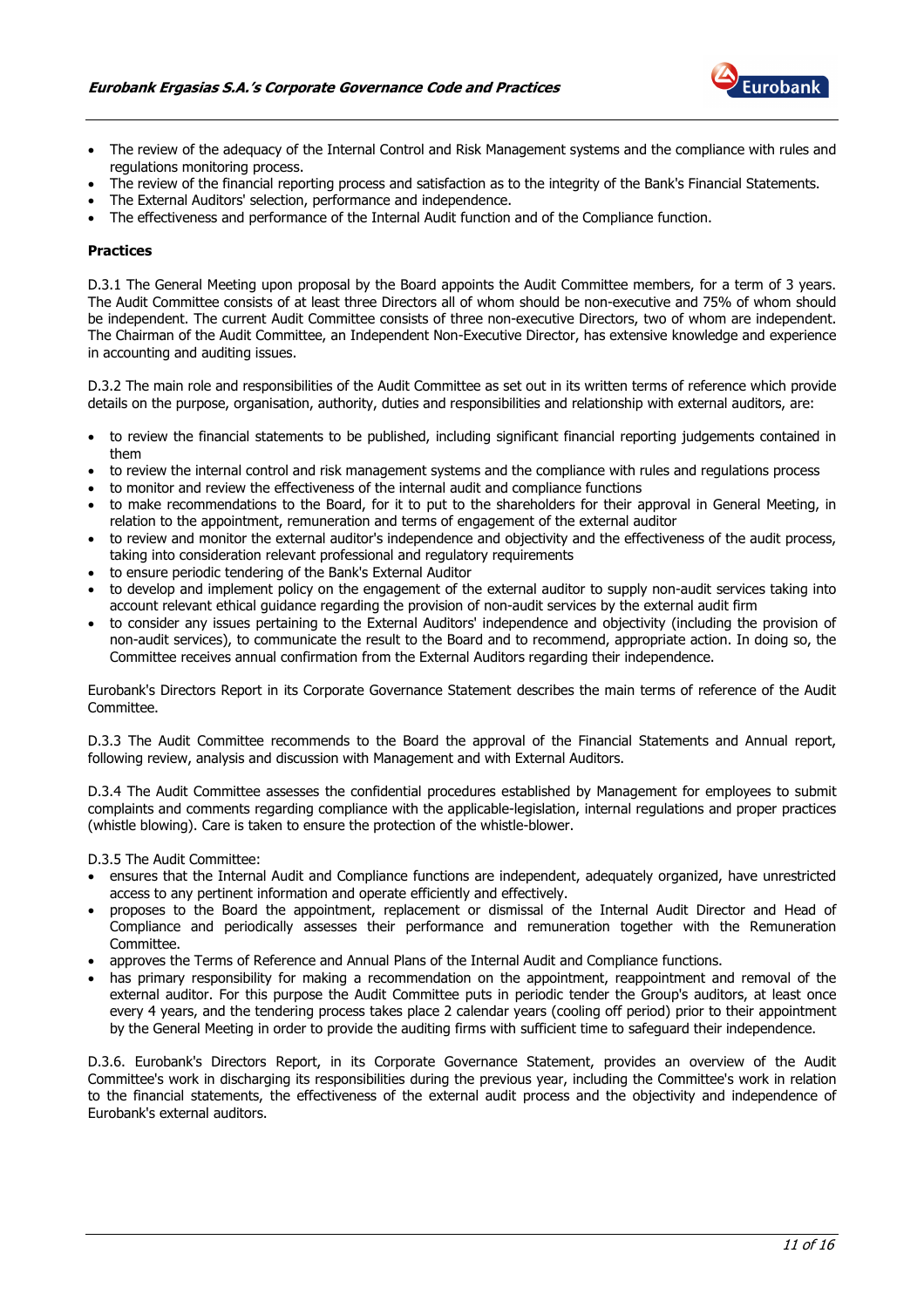

## D.4 Eurobank Risk Committee

## Main Principle

The Eurobank Risk Committee approves strategic risk management decisions (e.g. risk appetite, balance sheet profile and risk management structure) and is in charge of monitoring the quantitative and qualitative aspects of all market, credit, liquidity and operational risks.

## Practice

D.4.1 The main duties and responsibilities of the Eurobank Risk Committee indicatively are to:

- To ensure that Bank has a well-defined Group risk strategy and risk appetite. The risk appetite should be articulated via a set of quantitative and qualitative statements for specific risk categories, including specific tolerance levels (by portfolio, sector, geography, credit rating etc.).
- To review and recommend to the Board the Bank's risk strategy and risk appetite, including an assessment of the appropriateness of the Bank's business/restructuring plan in the context of risk appetite, on an annual basis or more frequently, as required.
- To review, at least, on a monthly basis the Bank's risk profile vs. the Bank's risk appetite criteria, based on reports prepared by Risk Management Division.
- To review any overrides to the policy governing relations with Connected Borrowers, as monitored and reported by the Risk Management Division.
- To ensure that there are appropriate oversight mechanisms and controls for the monitoring and effective management of 'troubled assets" defined so as to include:
	- Non-performing loans (NPLs)
	- Loans under restructuring or rescheduling schemes
	- Exposures which have been written off for accounting purposes but for which the Bank still pursues partial or full recovery.
- To review, approve and submit to the Board of Directors the annual Internal Capital Adequacy Assessment Process (ICAAP) report prepared by the Risk Management Division in co-operation with the Strategy Division and submitted to the Executive Board, the Board of Directors and Bank of Greece.
- To ensure that the Risk Governance principles as set out in the RFA are complied with.
- Following consultation with the Nomination Committee, to propose to the Board of Directors the appointment of the Chief Risk Officer and his dismissal. The HFSF Representative in the Board has the right to approve the CRO and his dismissal.
- To review and approve the Chief Risk Officer's annual report (prepared in accordance with relevant requirements of Bank of Greece Governor's Act 2577/9.3.2006) submitted to Executive Board, the Board of Directors and Bank of Greece.
- To keep Board and Audit Committee updated on important relevant risk matters and, to propose to the Board corrective actions in case the Committee identifies that the risk strategy is not implemented, partly or in full.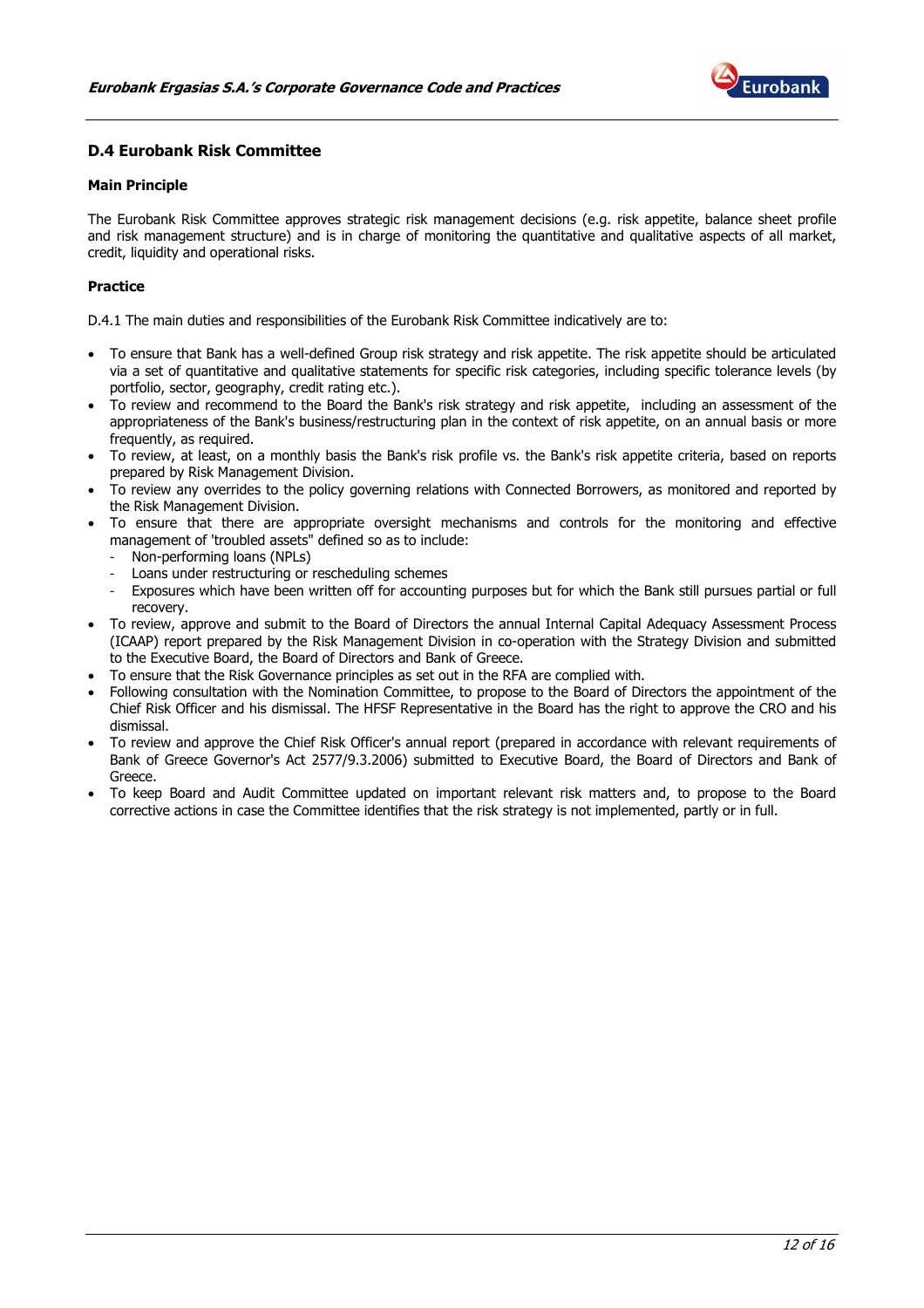

## SECTION E: Remuneration

## E.1 The Level and Components of Remuneration

## Main Principle

The Eurobank remuneration policy aims to align the individual Directors and employees objectives with the long-term business objectives and strategy of Eurobank and the long-term value creation for shareholders. Consequently, the operating standards and mechanisms which have been adopted ensure that the levels of rewards are directly linked to results and desired behaviours.

The Bank has established a competitive compensation framework, in order to attract, engage and retain its Directors and employees. Its basic principles are to:

- Safeguard that the compensation is sufficient to retain and attract executives with appropriate skills and experience
- Monitor that internal equity between business units is applied
- Avoid excessive risk behaviour
- Link compensation with long-term performance

The continuous monitoring of market trends and best practices creates a competitive Remuneration Policy that is transparent and promotes internal equity.

## **Dractices**

E.1.1 Following a proposal from the Remuneration Committee, the remuneration of all Directors is determined by the Non-executive Directors, subject to the approval of the General Meeting of Shareholders.

According to Eurobank's Remuneration policy, at least 40% of the variable remuneration awarded is deferred over a period of no less than 3 years and no more than 5 years, in order to ensure that the risks undertaken have been assessed over a multi-year framework and to avoid short-term benefits.

At least 50% of the variable remuneration is paid in shares or other instruments in order to ensure that performance as well as current and future risks related to the award, are assessed over several years. Any equity remuneration related scheme is approved by the General Meeting. Variable remuneration (deferred and non-deferred) is awarded or vested when the financial performance of the Bank as well as the individual and business unit performance are considered satisfactory.

When the Bank has declining or negative financial performance, the deferred remuneration can be reduced (malus). Maluses are applied after taking into consideration Bank and individual performances and assessing the impact of imprudent risk taking. Additionally, the Bank can revoke any vested part of the deferred remuneration (clawback).

Since 2009, when the Bank first received State Aid, executive directors do not receive variable remuneration.

E.1.2 The remuneration of the non-executive Directors is fixed and linked to their responsibility, the time dedicated to performing the duties assigned, and is not determined by the individual financial performance of the business area they monitor.

E.1.3 Under Greek Company Law, the appointment of a Director may be revoked at any time without notice by the General Meeting.

## E.2 Procedure

#### Main Principle

The Remuneration policy is approved by the Non-Executive Directors following the recommendations from the Remuneration Committee.

The Remuneration policy is subject to annual internal audit review from the Internal Audit Unit.

## **Practices**

E.2.1 The Non-Executive Directors have the responsibility to approve, maintain and oversee the implementation of the remuneration policy both at Bank and Group level. No individual is present when his/her own remuneration is being considered.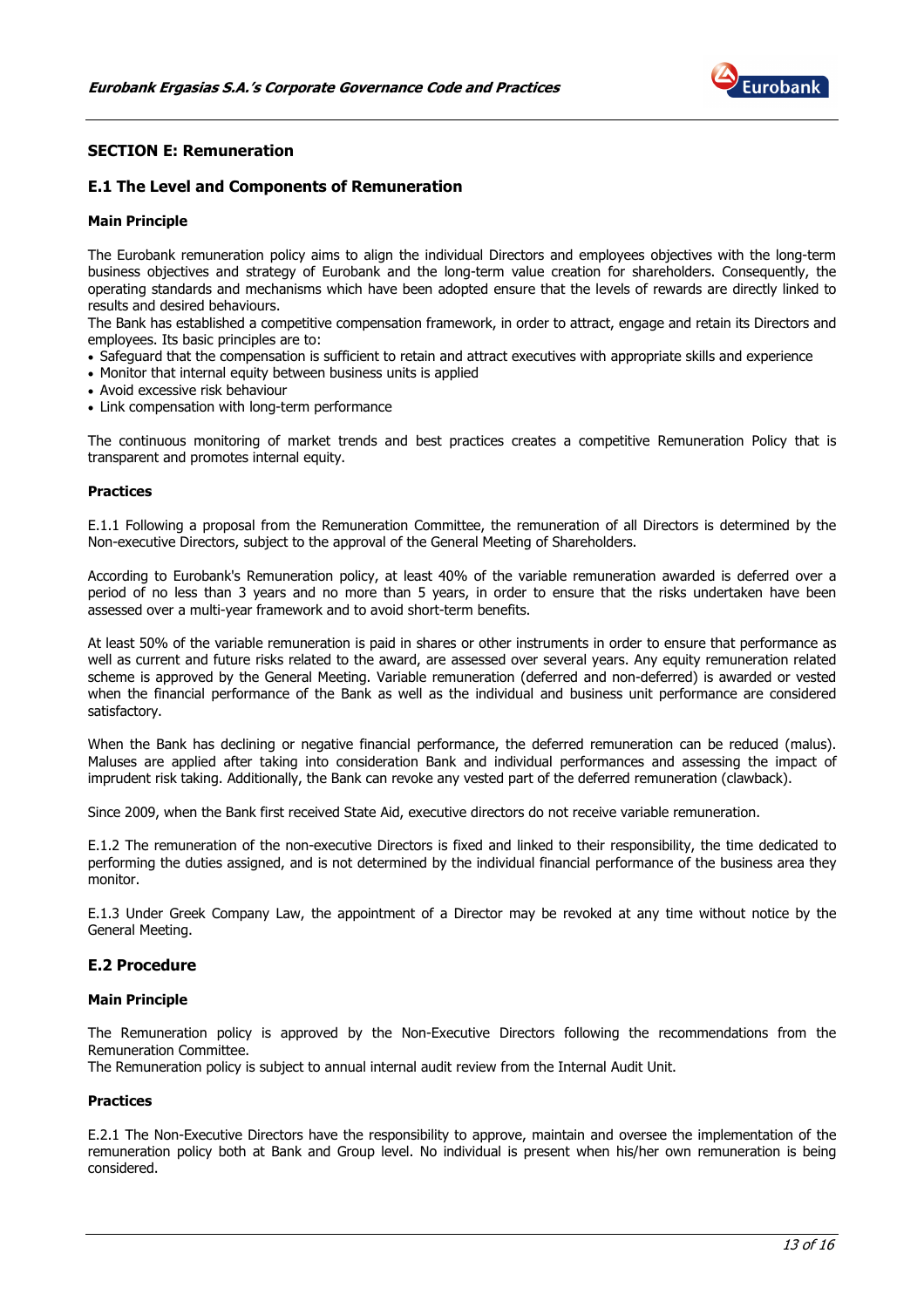

In particular, under the Bank of Greece Act 2650/19.1.2012, the Non-Executive Directors have the following responsibilities regarding remuneration:

- to approve the remuneration policy and its revisions
- to determine the remuneration of BoD members (executive and non-executive), subject to approval from the General Assembly
- to approve the remuneration of the executives who fall under the scope of the remuneration policy both at Bank and Group level, i.e. top management executives, risk takers, individuals whose total remuneration takes them into the same remuneration level as the aforementioned categories, individuals who perform control duties, individuals whose professional activities have a significant impact on the Bank's risk profile
- to approve any payment or compensation commitment to be made to an executive member of the BoD on termination of his/her office, subject to approval from the General Assembly
- to approve all exposures of Remuneration Committee members and ensure that the exposures granted and their terms are compliant with current laws and regulations. No member is present when his exposure is being considered
- to ensure compliance of the remuneration policy and its application with current laws and regulations
- to provide, when appropriate, adequate information to the General Assembly regarding their activities, with the assistance of the Remuneration Committee.

E.2.2 The Board has delegated to the Remuneration Committee the responsibility to provide specialized and independent advice for matters relating to remuneration policy, and its implementation at Bank and Group level. The current Remuneration Committee consists of three non-executive directors. Two of the members are independent while one representative of the HFSF has been appointed as member of the Remuneration Committee in accordance with relevant contractual requirements. The Committee's Chairman is one of the two independent directors. The Committee meets and reaches valid decisions when all members are present and decisions are adopted by majority of votes. No individual is present when his/her own remuneration is being considered. In carrying out its duties, the Committee is accountable to the Non-Executive Directors.

E.2.3 The Remuneration Committee is responsible to:

- approve the total performance related remuneration pool of the Group and its allocation among Business Units / companies.
- inform, advise and support the Non-Executive Directors regarding the design, revision and the implementation of the remuneration policy both at Bank and Group level.
- propose to the Non-Executive Directors, the remuneration of the members of the BoD and the executives who fall under the scope of the respective remuneration policy both at Bank and Group level, i.e. top management executives, risk takers, individuals whose total remuneration takes them into the same remuneration level as the aforementioned categories, individuals who perform control duties, individuals whose professional activities have a significant impact on the Bank's risk profile.
- ensure compliance of the remuneration policy and its application with current laws and regulations.
- while executing its duties, take into account the long-term interests of the shareholders, promote sound and prudent management and prevent or minimize any conflicts of interest that might arise.
- directly supervise (assess and approve) the remuneration of key management personnel of internal control functions (e.g. Internal Audit, Compliance, Risk Management Financial Control). For the heads of Internal Audit and Compliance, the Committee will act after consulting with the Audit Committee, while for the Chief Risk Officer the Committee will act after consulting with the Risk Committee
- approve the remuneration of other key management personnel, and the CEOs of the most significant subsidiaries even if they do not fall under the scope of the Bank of Greece Act 2650/19.1.2012.
- consider and recommend to the Non-Executive Directors of the BoD any payment or compensation commitment to be made to an executive member of the BoD on termination of his/her office.
- approve all exposures of BoD members, Executive Board Members, Management Committee members, Legal Counsel, Heads of Internal Audit, Compliance & Risk Management (excluding Remuneration Committee members whose exposures are approved by the Non-Executive Directors of the Board) and ensure that the exposures granted and their terms are compliant with current laws and regulations
- provide, when appropriate, adequate information regarding its activities to the General Assembly.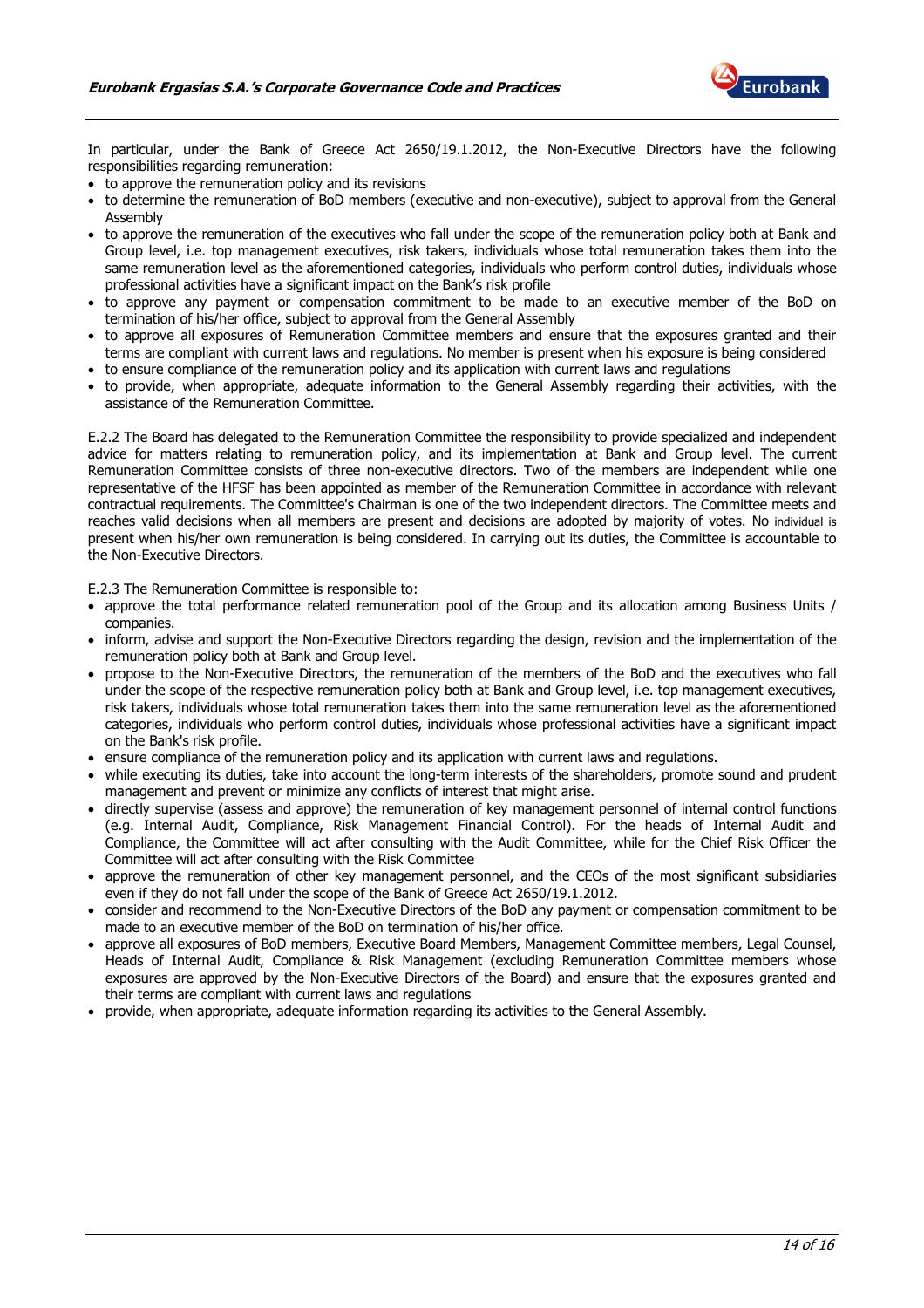

## SECTION F: Relations with Shareholders

## F.1 Dialogue with Shareholders

## Main Principle

Eurobank is actively facilitating communication between Management and the shareholders. The Board as a whole has responsibility for ensuring that a satisfactory dialogue with shareholders takes place.

Whilst recognising that most shareholders' contact is with the CEO and CFO, the Chairman ensures that all Directors are made aware of their major shareholders' issues and concerns. The Board is kept in touch with shareholders' opinion in whatever ways are most practical and efficient.

## **Practice**

F.1.1 Eurobank is actively facilitating interactive communication between the Management and the shareholders, through the following mechanisms:

- The Board's proposals to the General Meeting are accompanied by detailed explanations available on the website to enable an informed and constructive discussion of the issues at the General Meeting.
- Through the Shareholder's Registry Sub-Division, all shareholders are able to address issues to Management either physically or by e-mail or by telephone and submit their proposals.
- Roadshows: Roadshows and meetings enable institutional investors to maintain contact with Management, through the Group's Investor Relations Department.
- Publications: Twice a year, the Shareholder's Registry Department and the Investor Relations Department issue a bulletin available in printed form and on the Group's website, which contains information about key issues concerning Eurobank and its shareholders. The bulletin makes extensive reference to the means available to shareholders for sending their comments and recommendations to the appropriate Departments of the Group.
- Provide its shareholders with the following capabilities through its website:
	- Shareholder FAQ: the Shareholder's Registry Sub-Division gives uniform answers to frequently asked questions (FAQ) by the shareholders on the same subject.
	- Electronic updates and alerts: interested parties who complete the "Electronic Updates Form" can receive timely alerts about the information they are interested in, specifying the exact web page where this information will be posted.

## F.2 Constructive use of the General Meeting

## Main Principle

The Board uses the General Meeting to communicate with shareholders and to encourage their participation.

#### Practices

F.2.1 The shareholders are called to express their opinions on the issues under review, during an open discussion. Any shareholder may request the Board of Directors to provide the General Meeting with specific information regarding Eurobank business, to the extent that this is useful for the actual assessment of the items on the agenda. Shareholders representing 5% of the paid-up share capital may require the Board of Directors to include additional items on the General Meeting's agenda or publish alternative draft resolutions for items already included in the agenda. Shareholders representing 20% of the paid-up share capital may require the Board of Directors to provide the General Meeting with information about the course of the Eurobank affairs and financial situation.

F.2.2 At any General Meeting, Eurobank proposes a separate resolution on each substantially separate issue, and especially, proposes a resolution at the Annual General Meeting relating to the annual financial statements. For each resolution, proxy forms provide shareholders with the option to direct their proxy to vote either for, against or to abstain.

F.2.3 Eurobank ensures that all valid proxy appointments received for general meetings are properly recorded and counted. Voting is always by ballot. For each resolution Eurobank ensures that the following information is made available, within 5 days after the General Meeting, on its website:

- the number of shares casting valid votes
- the percentage of share capital represented by these votes
- the total number of valid votes
- the number of votes for or against each resolution
- the number of shares in respect of which the vote was abstained.